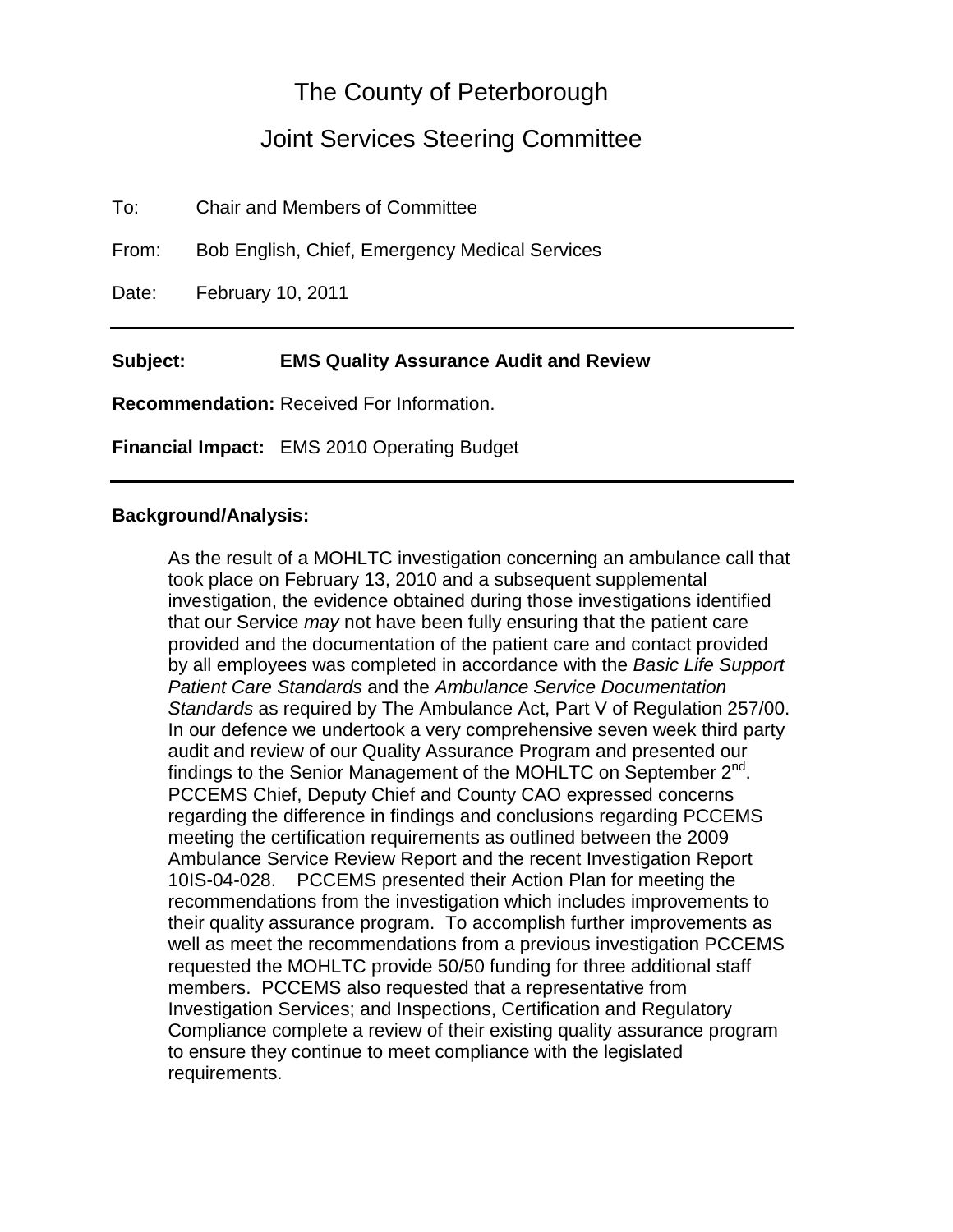In conclusion, the following summary was provided by the MOHLTC:

- ► Overall PCCEMS is providing excellent service to the residents within their County.
- ► The changes to their quality assurance program should mitigate any further reoccurrence.
- ► There will not be any funding allocation from the Ministry for additional staff.
- ► The CAO advised at the meeting that he would not seek additional funding from County Council for three additional staff.
- ► Investigation Services will continue, as per past practice, make reference to the applicable legislation and provide findings. However, whether an ambulance service is or is not compliant with the legislated standards would continue be determined by the Inspection, Certification and Regulatory Compliance Section of Emergency Health Services.
- ► EHSB will accept PCCEMS' offer to review the quality assurance program and recently commissioned QA Audit findings and will provide a report to Dennis Brown on the findings of this review. MOHLTC will provide PCCEMS with the results of the review.
- ► MOHLTC suggested that from this experience it may be prudent for the Regional Field Offices to not quote directly from Investigation Report Recommendations which often site Regulation 257 and instead proactively recommend improvements rather than suggesting at the onset that a Service is non-compliant with Regulation 257.

In a letter under date November 22, 2010 addressed to the MOHLTC Senior Manager of Operations from the MOHLTC Manager of Investigation Services outlining the findings of the Investigator and an Inspector of the PCCEMS audit and review, the summary of the letter stated the following:

*"We are satisfied that Peterborough County/City Emergency Medical Services is operating in compliance with the requirements of Part IV of Regulation 257/00 made under the Ambulance Act. No further action by this service is required at this time."*

At the conclusion of the investigation process, MOHLTC Senior Management indicated that PCCEMS has one of the best quality assurance programs in the province.

Respectfully submitted,

Robert S. English, Chief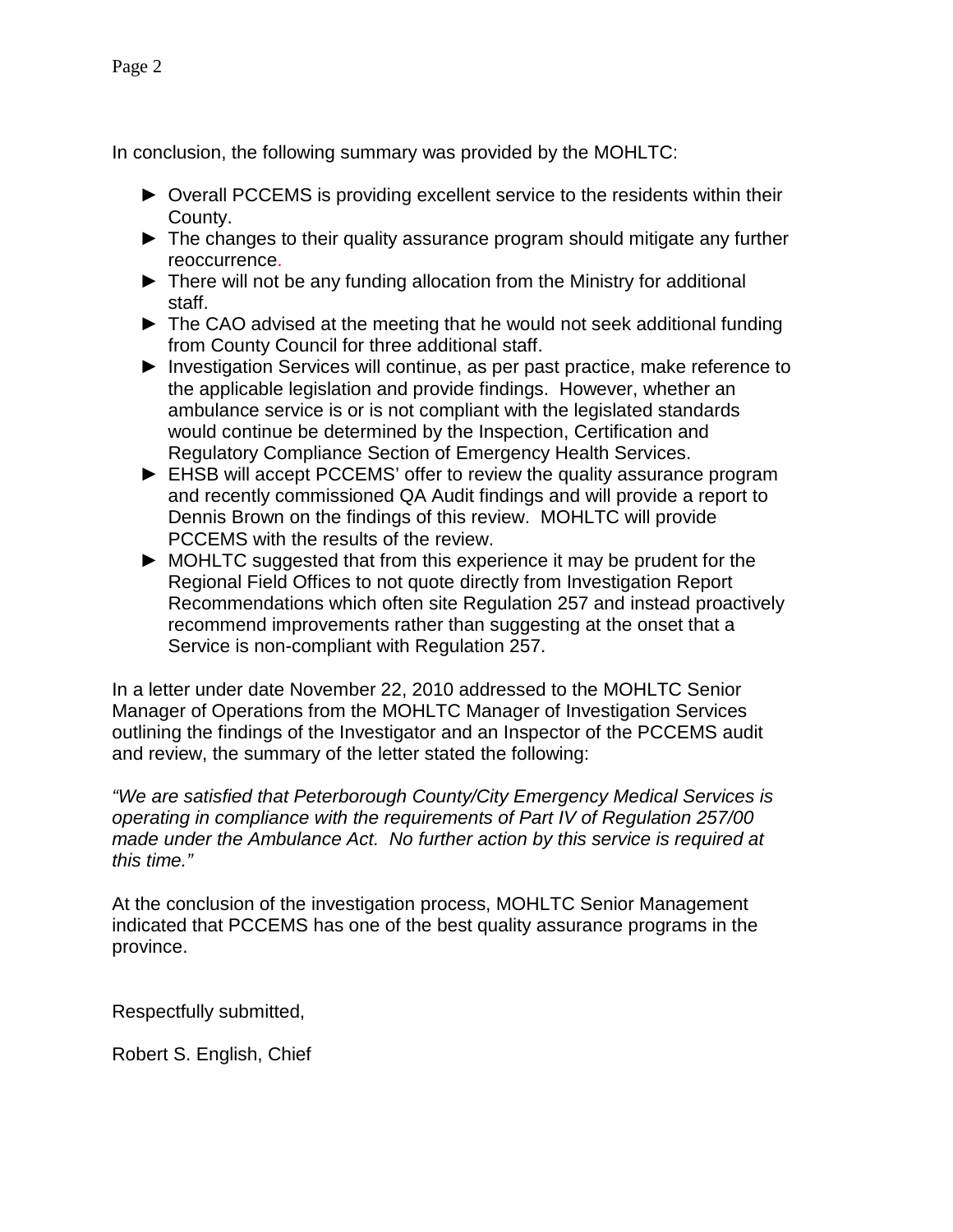| <b>Ministry of Health and</b><br><b>Long-Term Care</b>                                                                                                                                                  | Ministère de la Santé et des<br>Soins de longue durée                                                                                                                                                                        |  |
|---------------------------------------------------------------------------------------------------------------------------------------------------------------------------------------------------------|------------------------------------------------------------------------------------------------------------------------------------------------------------------------------------------------------------------------------|--|
| <b>Emergency Health</b><br>Services Branch<br><b>Investigation Services</b><br>5700 Yonge Street, 6th Floor<br>Toronto ON M2M 4K5<br>Tel.: 416-327-7068<br>Fax: 416-327-7912<br>Toll Free: 800-461-6431 | Direction des services de<br>santé d'urgence<br>Services d'enquête<br>5700 rue Yonge, 6 <sup>e</sup> étage<br>Ontario<br>Toronto ON M2M 4K5<br>Tél.: 416-327-7068<br>Téléc.: 416-327-7912<br>Appels sans frais: 800-461-6431 |  |
| November 22, 2010                                                                                                                                                                                       |                                                                                                                                                                                                                              |  |
| <b>MEMORANDUM TO:</b>                                                                                                                                                                                   | Dennis Brown<br>Sr. Manager – Operations                                                                                                                                                                                     |  |
| <b>FROM:</b>                                                                                                                                                                                            | <b>Rick Brady</b><br>Manager - Investigation Services                                                                                                                                                                        |  |
| RE:                                                                                                                                                                                                     | Quality Assurance Program Audit - Peterborough<br>Our file 10IS-04-170                                                                                                                                                       |  |

As you are aware, as the result of an investigation concerning an ambulance call that took place on February 13, 2010 and a subsequent supplemental investigation (10IS-04-170), the evidence obtained during those investigations identified that Peterborough County/City Emergency Medical Services (PCCEMS) may not have been fully ensuring that the patient care provided and the documentation of the patient care and contact provided by all employees was completed in accordance with the Basic Life Support Patient Care Standards and the Ambulance Service Documentation Standards as required by Part V of Regulation 257/00.

PCCEMS undertook a comprehensive review of their Quality Assurance Program and presented their findings to the Senior Management of the Branch on September 2, 2010. PCCEMS management and the CAO of the County of Peterborough stated that as a result of their review PCCEMS had found methodology to strengthen their QA Process.

It was agreed that an investigator and an inspector would undertake a review of the PCCEMS QA Process. This review has been completed and I would like to provide you with the following information:

- 1. Shift Supervisors audit 10% of the ACRs completed during a 24 hour period. Deficiencies in patient care and or documentation are forwarded to the Quality Assurance Superintendent (QAS).
- 2. The QAS audits an additional minimum of 10% of ACRs within 24 business hours of call completion.
- 3. The QAS audits all Incident Reports completed by paramedics prior to them being forwarded to the Field Office.
- 4. The QAS maintains a Paramedic ACR Audit Report that is provided to paramedics on a semi-annual basis. A service Audit Report is also provided to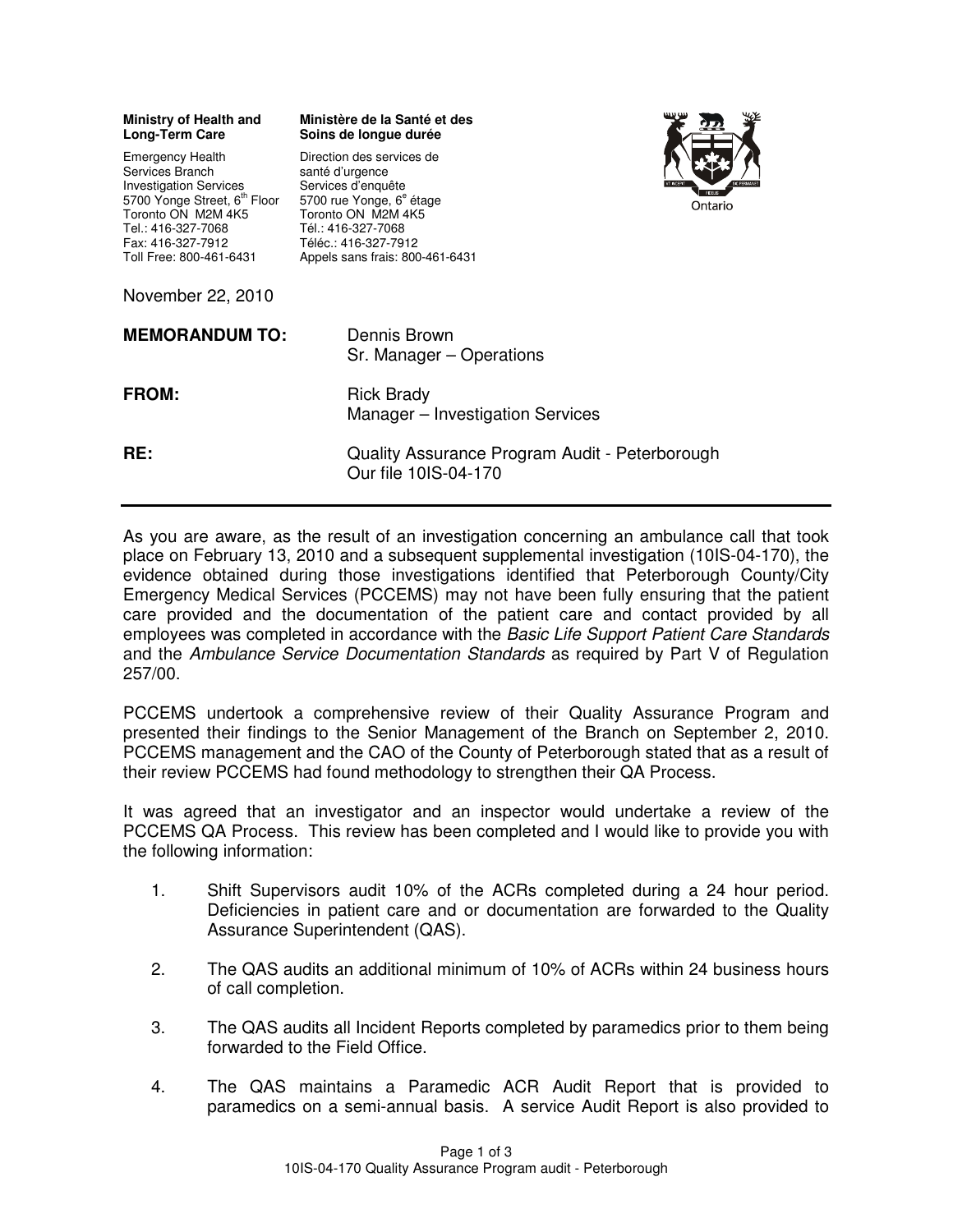allow the paramedic to compare his/her report completion to that of the service as a whole. Any problematic trends that are identified are addressed with the paramedic prior to the issuance of the report. The QAS said the Paramedic ACR Audit Report will become an annual report in the near future.

- 5. The QAS said the information contained in Paramedic ACR Audit Reports identifies areas where education for all employees is required and these issues are addressed during continuing medical education courses.
- 6. The QAS completes an ACR Evaluation Form providing feedback to the paramedics. The paramedics are given a time line to respond to major or critical deficiencies. Should the paramedic exceed the response time frame a letter is sent to the paramedic reminding him/her of the requirement to provide feedback on the identified deficiencies. If no response is received progressive discipline is put into practice.
- 7. In the event a critical error is identified and waiting for a response from the paramedic is not appropriate the QAS will meet with the paramedic. The QAS and CEPCP work together to provide remedial education where necessary.
- 8. At the request of the QAS CEPCP conducts focus audits of paramedics with identified major or critical patient care deficiencies. In addition Shift Supervisors conduct ride outs and completes Field Evaluations on these paramedics. The paramedic is given the opportunity to provide feedback and is expected to participate in the process.
- 9. The QAS has constructed an Evaluation Report for paramedics that includes but is not limited to their performance, compliance with local policies and procedures and the ALS and BLS Standards.
- 10. A comprehensive New Hire and Return to Work program is in place. 100% of ACRs for new hires and paramedics returning to work are reviewed by CEPCP. CEPCP provides feedback on these reviews to PCCEMS.
- 11. A comprehensive education program is in place and any educational issues are addressed during continuing medical education programs.
- 12. PCCEMS conducts client surveys and any issues brought forward through the survey process are immediately investigated. Complaints received by PCCEMS are immediately investigated and appropriate action is taken where necessary.

The contractual agreement between PCCEMS and CEPCP includes the following:

- 1. CCEPCP audits and provides feedback to PCCEMS of ACRs for quality and sufficiency of information, appropriateness of patient care and compliance with all legislated standards within 6 weeks of ACR completion as follows:
	- 100% of return priority 72
	- 100% of return priority 73
	- 100% of return priority 74
	- 100% of return priority 6